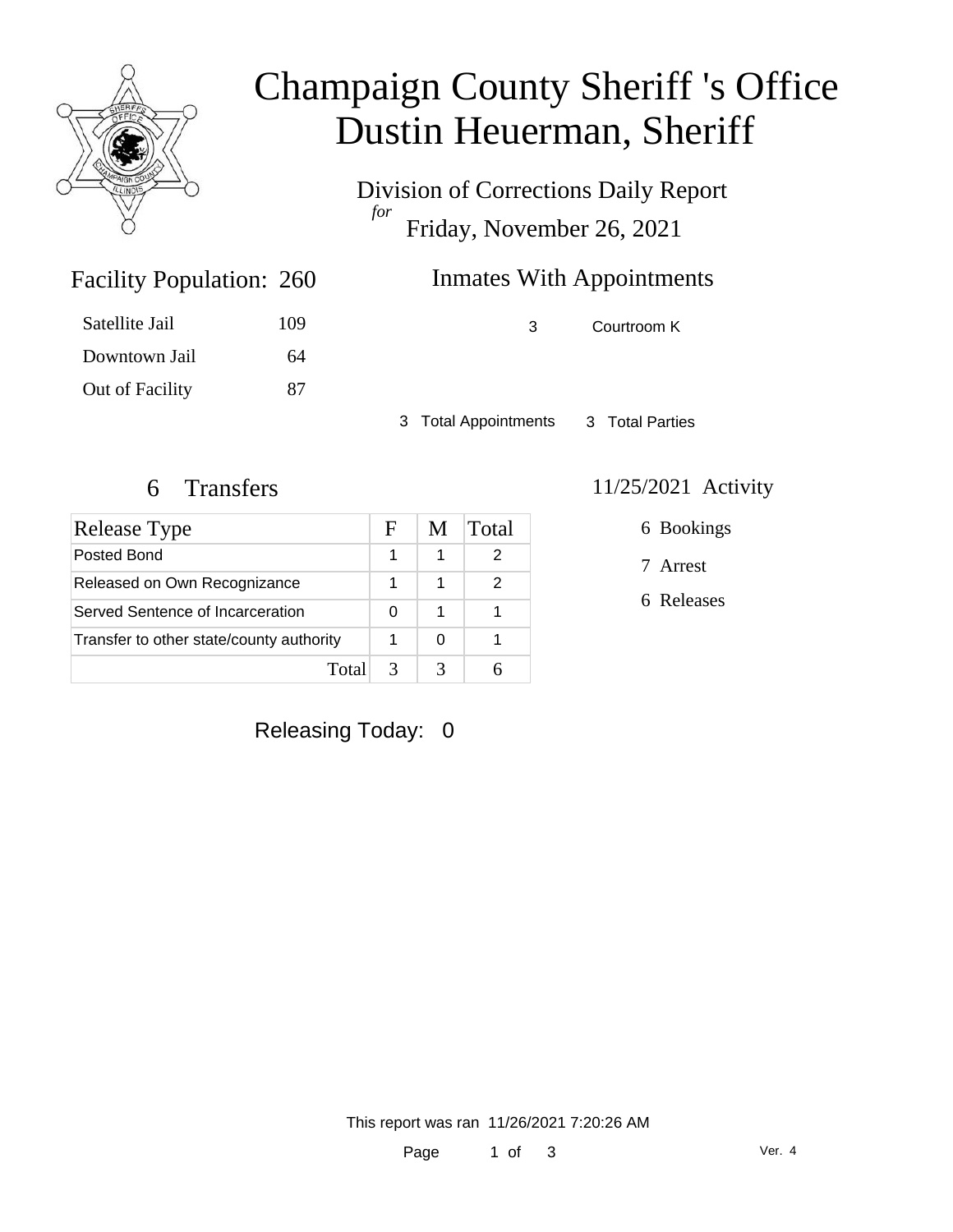

# Champaign County Sheriff 's Office Dustin Heuerman, Sheriff

Division of Corrections Daily Report *for* Friday, November 26, 2021

#### Custody Status Count

- Electronic Home Dentention 16
	- Felony Arraignment 8
		- Felony Other 7
	- Felony Pre-Sentence 7
		- Felony Pre-Trial 194
	- Felony Pre-Trial DUI 3
	- Felony Sentenced CCSO 3
	- Felony Sentenced IDOC 6
		- Hold Other 1
		- Hold Sentenced IDOC 1
	- Misdemeanor Arraignment 1
		- Misdemeanor Other 1
		- Misdemeanor Pre-Trial 2
			- Petition to Revoke 4
			- Remanded to DHS 4
			- Traffic Arraignment 1
				- Traffic Pre-Trial 1
					- Total 260